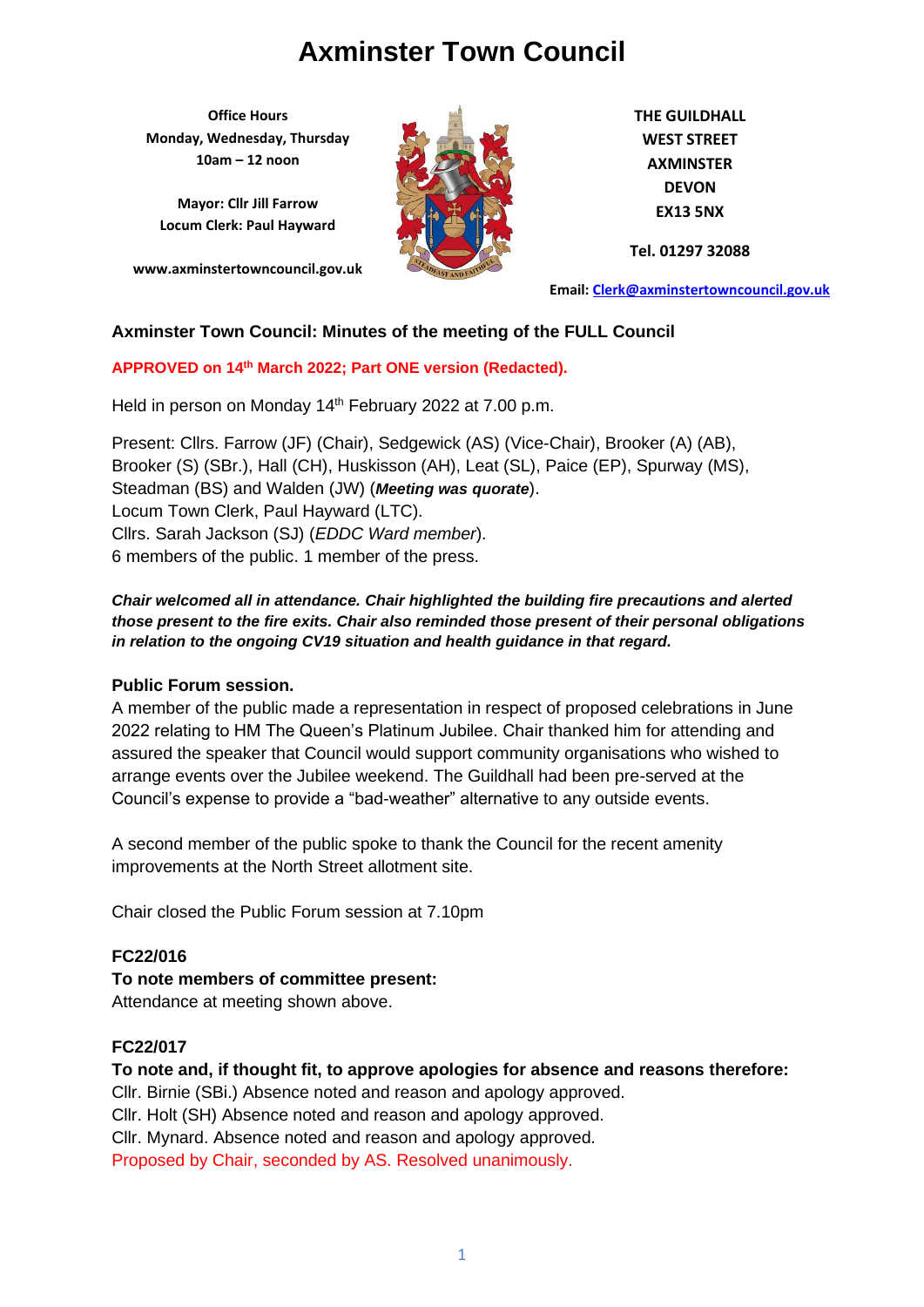**Office Hours Monday, Wednesday, Thursday 10am – 12 noon**

**Mayor: Cllr Jill Farrow Locum Clerk: Paul Hayward**

**www.axminstertowncouncil.gov.uk**



**THE GUILDHALL WEST STREET AXMINSTER DEVON EX13 5NX**

**Tel. 01297 32088**

**Email: [Clerk@axminstertowncouncil.gov.uk](file://///axm-svr-1/company/Templates/Clerk@axminstertowncouncil.gov.uk)**

### **FC22/018**

#### **TEL: 01297 32088 To note members of committee not otherwise present and to receive any other apologies for absence:**

Cllr. Ian Hall (DCC/EDDC) and Cllr. Andrew Moulding sent their apologies. Noted.

### **FC22/019**

## **i) To receive any declarations of interest from members of the committee in relation to items of business on this agenda and to note any dispensations previously afforded:**

*A declaration at this point does not preclude the need for members to declare any additional interests that may arise during this meeting.*

None declared.

## **ii) To consider request from Cllr. Farrow for a dispensation under the Localism Act 2011 in relation to matters pertaining to allotments in Axminster parish:**

JF is seeking a dispensation in light of her pecuniary interests in this matter by virtue of her partners tenancy with the Town Council. Section 33 of the Localism Act 2011 (ss.c.) applies. It was proposed by JW, seconded by AS that the dispensation be afforded until May 2023. Resolved 10 votes for, 0 against and 1 abstention (JF).

### **FC22/020**

## **i) To consider and, if thought fit, to approve the minutes of the FULL Council meeting held on 10th January 2022 and to consider any matters arising from those minutes:**

*Chair asked that minute FC22/012 be amended to replace the words 'Christian names' with 'forenames'.*

Approval of the substantive amended minutes proposed by Chair, seconded by JW. Resolved unanimously.

**Minutes signed by Chair as a true and faithful record of the business of that meeting.**

**ii) No matters arising.**

## **iii) To note the minutes of the following committee meetings held (as dated below) and to consider any matters arising from those minutes:**

- *a) Planning Committee meeting held 17/01/2022*
- *b) Planning Committee meeting held 31/01/2022*
- *c) Strategy and Finance Committee meeting held 31/01/2022*
- *d) Employment Committee meeting held 27/01/2022*
- *e) Employment Committee meeting held 04/02/2022*
- *f) Operations Committee meeting held 01/02/2022*

All minutes duly noted. No matters arising raised by members.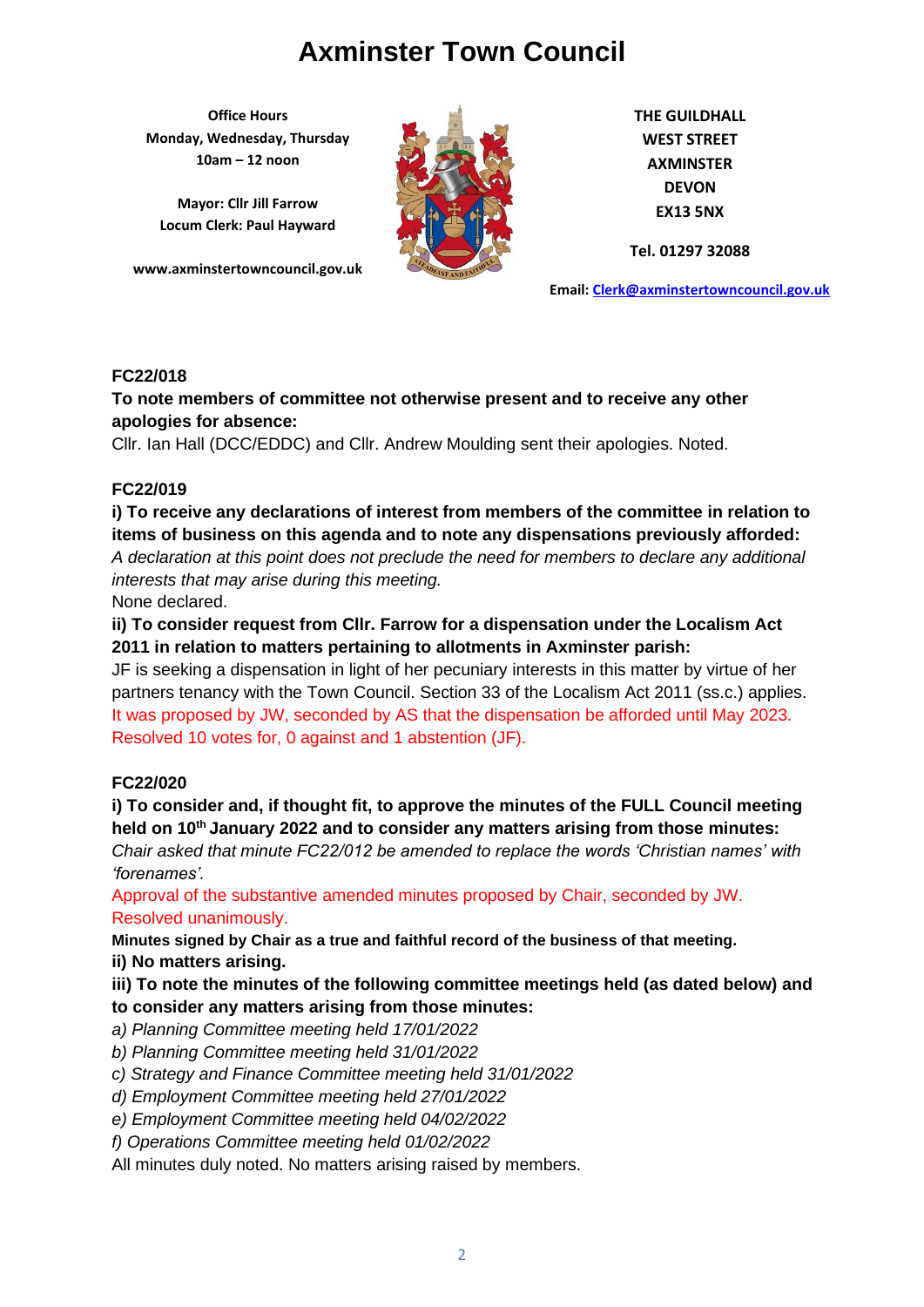**Office Hours Monday, Wednesday, Thursday 10am – 12 noon**

**Mayor: Cllr Jill Farrow Locum Clerk: Paul Hayward**

**www.axminstertowncouncil.gov.uk**



**THE GUILDHALL WEST STREET AXMINSTER DEVON EX13 5NX**

**Tel. 01297 32088**

**Email: [Clerk@axminstertowncouncil.gov.uk](file://///axm-svr-1/company/Templates/Clerk@axminstertowncouncil.gov.uk)**

### **FC22/021**

### **To consider the recommendations from those committees (as per schedule circulated to members & published online) and, if thought fit, to approve these as Council policy (by way of resolution) \***

**TEL: 01297 32088** *Council approval, unless the relevant Committee has formally deferred the decision to FULL Council, \* Only recommendations which fall outside of the relevant Committee terms of reference require FULL as specified within the minutes of that meeting.*

### *S&F Committee meeting 31/01/2022:*

i) That FULL Council consider and agree upon the level of financial expenditure by the Council in relation to celebration of the Platinum Jubilee of Her Majesty The Queen in June 2022. It was previously resolved by Council that the sum of £5000 be set aside to cover expenditure relating to the celebration of the Platinum Jubilee. Noted. See FC22/25 below. ii) That FULL Council consider the recommendation that Council (and its committees) do not ordinarily meet in August annually hereafter. Chair proposed that consideration of this recommendation be deferred until agenda item FC22/032. Agreed.

iii) That FULL Council consider the recommendation that a grant award (outside of the criteria of the extant Grant Award Policy) be made to Axminster Community Shed group for £2000. Chair proposed that consideration of this recommendation be deferred until agenda item FC22/028c. Agreed.

### *Operations Committee 01/02/2022*

i) That FULL Council consider the recommendation to suspend their Financial Regulations and proceed to commission Contractor P to provide architectural support services to the Council for the sum of £2750 (basis for suspension; only 1 quote obtained despite numerous enquiries and requests; deadlines for other actions require decision)

It was proposed by Chair, seconded by MS, that this recommendation be approved by FULL Council. Resolved unanimously.

ii) That FULL Council consider the recommendation to proceed with expenditure of up to £3000 towards the provision of Eco-WC amenity at the three allotments sites by way of improved amenity and public health benefits. It was proposed by Chair, seconded by MS, that this recommendation be approved by FULL Council. Resolved unanimously.

### **FC22/022**

**To consider any matters listed on this agenda that Councillors consider should be dealt with as confidential business as per the provisions of The Public Bodies (Admission to meetings) Act 1960:** None raised by committee members.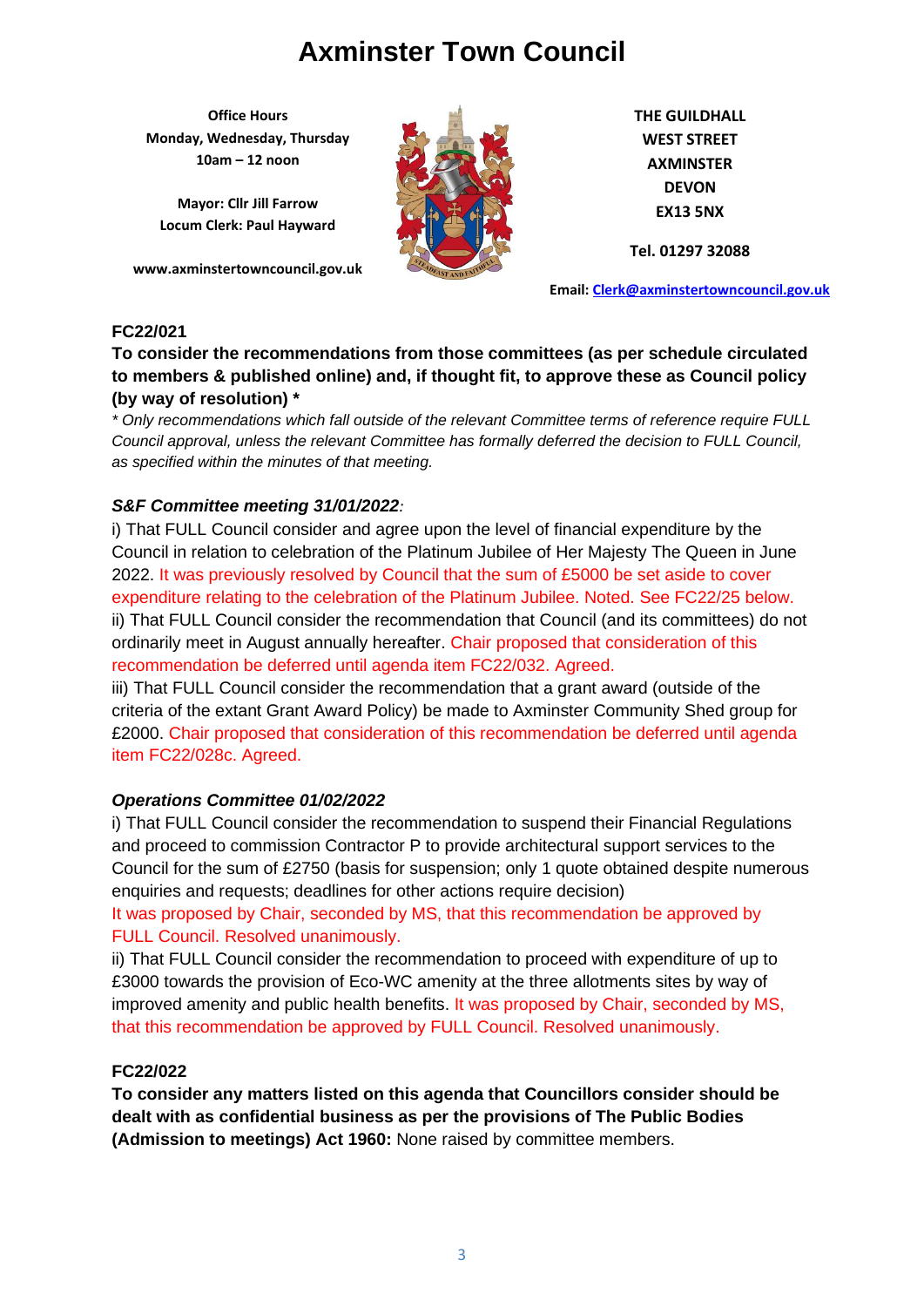**Office Hours Monday, Wednesday, Thursday 10am – 12 noon**

**Mayor: Cllr Jill Farrow Locum Clerk: Paul Hayward**

**www.axminstertowncouncil.gov.uk**



**THE GUILDHALL WEST STREET AXMINSTER DEVON EX13 5NX**

**Tel. 01297 32088**

**Email: [Clerk@axminstertowncouncil.gov.uk](file://///axm-svr-1/company/Templates/Clerk@axminstertowncouncil.gov.uk)**

### **FC22/023**

### **To consider co-option of eligible candidates for the casual vacancy that exists as Town Councillor for the Town Ward:**

**TEL:** DUIT THE UTION *Prior to the start of the consideration of this item, Cllr. Charles Hall spoke to tender his resignation as a Town Councillor effective from the 18th February 2022. Both the Chair, and AS, thanked CH for his service to the Council and wider Axminster community. LTC outlined the process that would now be followed to fill this new Casual Vacancy.*

In respect of the current Casual Vacancy on the Town Ward, LTC confirmed that two applications for co-option had been received by the published deadline and that the candidates eligibility to stand as co-opted members had been verified in both cases. LTC circulated paper ballots to all members present and after the vote had been taken, and the results tallied, LTC announced that Kara Burrough (KB) had received the majority of votes cast and was therefore co-opted to the Town Council. LTC also advised that Cllr. Burrough could join Councillors with immediate effect as she had been served an agenda summons beforehand with the requisite notice period. KB signed her Declaration of Acceptance of Office, witnessed by the Proper Officer. Chair welcomed KB to the Council's membership.

### **FC22/024**

**To receive and note a report from the Proper Officer's regarding NALC advice on Defamation (referred to as Legal Topic Note (LTN) 30), the review of which forms part of Council's Annual risk assessment and management protocol:** Noted.

### **FC22/025**

**To consider matters pertaining to Her Majesty The Queen's Platinum Jubilee in June 2022;** 

## **i) To consider local events and how the Council might assist community groups and organisations in celebrating the event;**

Chair explained that the Council had already pre-booked the Guildhall for the entire Jubilee celebration period to provide a venue for any outside events which required an indoor contingency in case of adverse weather conditions. The Guildhall Manager had kindly agreed to coordinate any Jubilee bookings. AS expressed a keen desire that the formal opening of the Jubilee Field could be coordinated with the rest of the Jubilee weekend events. Noted.

*Continued overleaf.*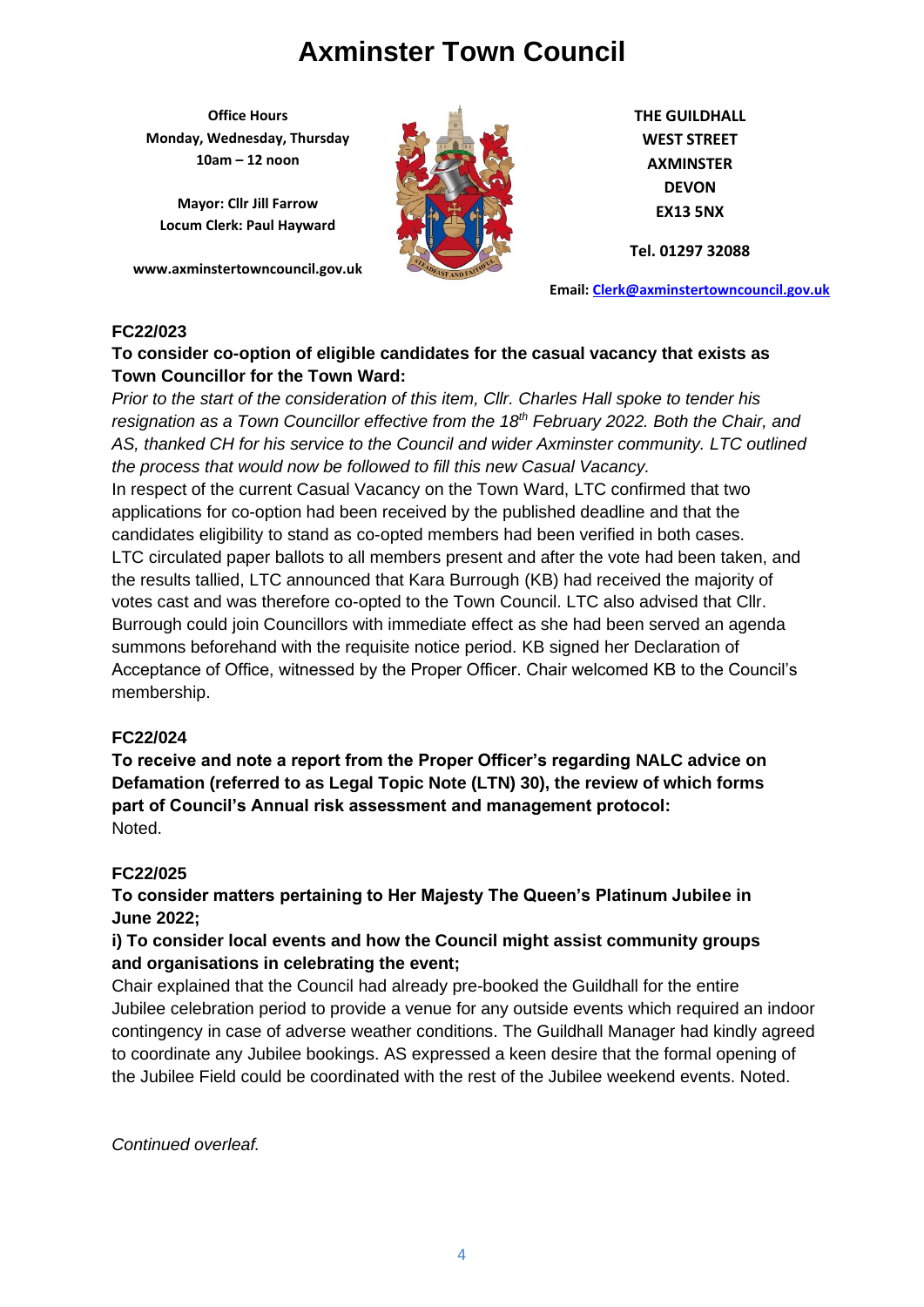**Office Hours Monday, Wednesday, Thursday 10am – 12 noon**

**Mayor: Cllr Jill Farrow Locum Clerk: Paul Hayward**

**www.axminstertowncouncil.gov.uk**



**THE GUILDHALL WEST STREET AXMINSTER DEVON EX13 5NX**

**Tel. 01297 32088**

**Email: [Clerk@axminstertowncouncil.gov.uk](file://///axm-svr-1/company/Templates/Clerk@axminstertowncouncil.gov.uk)**

#### **FC22/025**

**To consider matters pertaining to Her Majesty The Queen's Platinum Jubilee in June 2022 (continued):**

**ii) To consider expenditure related to the celebration of this Jubilee event;**

**TEL:** 0.000 3200 For the avoidance of doubt (given that the previous resolution in this respect was some time ago), it was (re)proposed by Chair, seconded by CH, that the Town Council earmark £5000 from its General Reserves towards expenditure relating to the celebration of the Platinum Jubilee in June 2022; such expenditure to fall under the powers of the Local Government Act 1972, section137. Resolved unanimously.

*LTC was at pains to explain that the S137 expenditure was not a grant but merely expenditure relating to reimbursement of eligible expenses and costs by community groups and other organisations. The Council's adopted Grant Award Policy did not apply.*

Furthermore, it was proposed by JW, seconded by CH, that the following financial limits of delegated authority be applied to said expenditure so as to remove any delays or unnecessary administrative burden to the reimbursement of appropriate and eligible expenditure by community groups;

*i)* That expenditure in this respect of up to £500 could be approved by delegated authority *of the Chair of Strategy & Finance Committee or the Chair of Operations Committee and the (Locum) RFO; such spending to be reported to FULL Council as soon as possible.*

*ii) That expenditure in this respect from £500 to £2000 could be approved by delegated authority of the Chair of Strategy & Finance Committee and the Chair of Operations Committee and the (Locum) RFO; such spending to be reported to FULL Council as soon as possible.*

*iii)* That expenditure in this respect over £2000 must be approved by a resolution of the *FULL Council.*

*In all cases, the (Locum) RFO to maintain a Register of Expenditure in this respect which should be presented to FULL Council each month as part of the regular financial reports.* 

### **iii) To consider accepting the offer of a Jubilee Oak tree from EDDC to be planted at a public location in the town (this location to be agreed upon).**

It was proposed by Chair, seconded by JW, that the Town Council accept the offer of a Jubilee Oak tree from EDDC (with thanks) with the planting to take place at a designated position within Jubilee Field (planting of the tree to be slightly delayed due to ongoing legal transfer arrangements between EDDC and ATC). Resolved unanimously.

LTC was asked to publicise the planting event accordingly when dates agreed upon.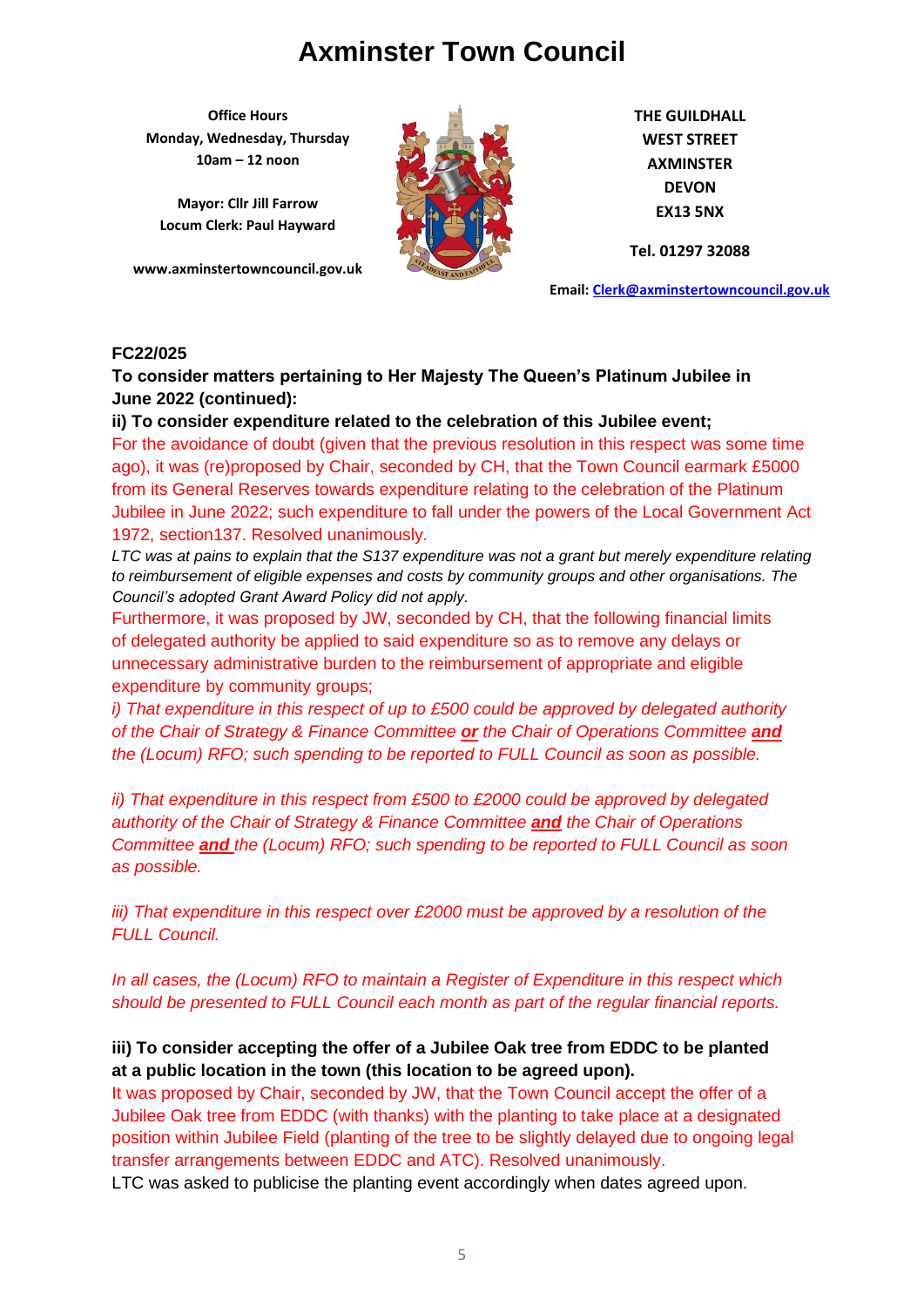**Office Hours Monday, Wednesday, Thursday 10am – 12 noon**

**Mayor: Cllr Jill Farrow Locum Clerk: Paul Hayward**

**www.axminstertowncouncil.gov.uk**



**THE GUILDHALL WEST STREET AXMINSTER DEVON EX13 5NX**

**Tel. 01297 32088**

**Email: [Clerk@axminstertowncouncil.gov.uk](file://///axm-svr-1/company/Templates/Clerk@axminstertowncouncil.gov.uk)**

### **FC22/026**

**TEL: 01297 32088 on the recent public meeting held in the Guildhall on 8th February 2022. To consider update on Town Council's acquisition of, and the future plans for, the Jubilee Field (recreation area) off Boxfield Road; to receive report from CH and SH**

In the absence of SH, CH presented the report.

The event on the 8<sup>th</sup> had gone smoothly and was well-attended.

Members of the public were grateful for being consulted and were generally in support of the preferred option (one).

It was confirmed that once the field passed into Council's ownership, the TC would be immediately responsible for maintenance, insurance and inspection of the land, assets and play equipment therein.

Chair proposed suspension of Standing Orders to permit representation from non-member of the Council. Seconded JW. Resolved.

Cllr. Jackson (EDDC) spoke to outline the final stages of the Land Disposal Process between EDDC and ATC which should conclude in the first two weeks of March. The conversation then moved onto the subject of Devon Air Ambulance Trust (DAAT) Night Landing provision on the site and whilst it was acknowledged that the field had been used previously for daytime air ambulance landings, the majority consensus of opinion was that adapting the field to accommodate night landing flights would impinge upon the proposed amenity and landscaping projects planned for the site. Chair wished to confirm that the Town Council absolutely supported the Air Ambulance service and recognised its contribution to the well-being of the town and would also wish to assist in finding suitable landing sites for the DAAT helicopter.

### **FC22/027**

### **To consider update on Axminster's ongoing draft Neighbourhood Plan (NHP).**

Chair of the NHP Steering group, AS, spoke to provide an update report.

A draft version of the N/Plan document had been submitted to EDDC N/Plan Officers and feedback/suggestions had been received which the Steering group were taking on board in their revisions. The latest consultation response report would be published on the website shortly. Mr Knapman (DK) was liaising with EDDC to create the required Mapping Document and AS wished to express her thanks to DK for his time and efforts in this regard. All in all, things were progressing as per the timetable proposed and agreed upon.

*Continued overleaf.*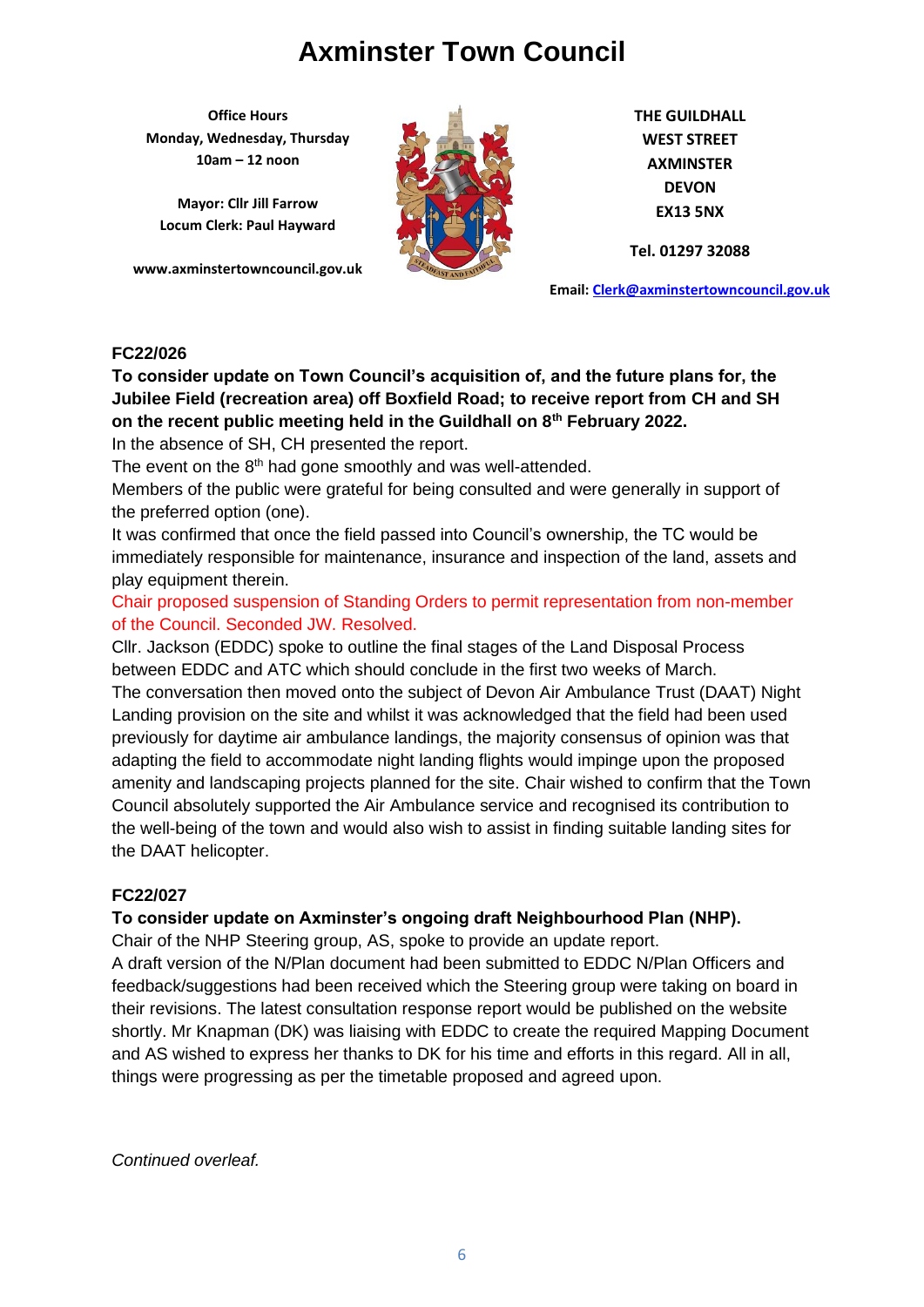**Office Hours Monday, Wednesday, Thursday 10am – 12 noon**

**Mayor: Cllr Jill Farrow Locum Clerk: Paul Hayward**

**www.axminstertowncouncil.gov.uk**



**THE GUILDHALL WEST STREET AXMINSTER DEVON EX13 5NX**

**Tel. 01297 32088**

**Email: [Clerk@axminstertowncouncil.gov.uk](file://///axm-svr-1/company/Templates/Clerk@axminstertowncouncil.gov.uk)**

### **FC22/028**

### **To consider financial matters:**

**TEL: 01297 32088 a) To consider and, if thought fit, to approve payments for January 2022:** RFO (PH) had circulated a schedule of payment for December to the value of £22026.56. Payment approval proposed by Chair, seconded by JW. Resolved unanimously.

### **b) To consider RFO's financial report:**

RFO (PH) had circulated a report for members perusal and review.

Noted. No questions for the RFO.

**c) To consider recommendation from Strategy and Finance Committee for a grant award of £2000 to the Axminster Community Shed organisation (which falls outside of the extant grant policy previously adopted by the Council).**

Approval of grant award for £2000 proposed by Chair, seconded by BS.

Resolved unanimously. **(LGA 1972 (MP) 1976 s.19 applies re: power to spend).**

### **FC22/029**

### **To consider planning matters:**

a) To consider any planning applications awaiting consideration (and decision) that the presiding Chair wishes to be dealt with at this meeting (such applications to be detailed on a supplementary published agenda).

*No applications to be considered at the time of this meeting. No further action required.*

### **FC22/030**

**To consider whether the Town Council wishes to submit nominations for EDDC's Standards Committee (Local Council member) vacancy:**

No nominations were put forward. Noted. No further action required.

### **FC22/031**

## **To consider whether the Town Council wishes to submit a formal response to the ongoing EDDC Code of Conduct Consultation exercise (by 14/03/2022):**

It was proposed by Chair, seconded by SL, that the Town Council did not wish to submit a formal corporate/collective response to the consultation. Resolved unanimously.

Chair did highlight the overall significance of the consultation and suggested that individual members may wish to contribute in their own names if they so wished.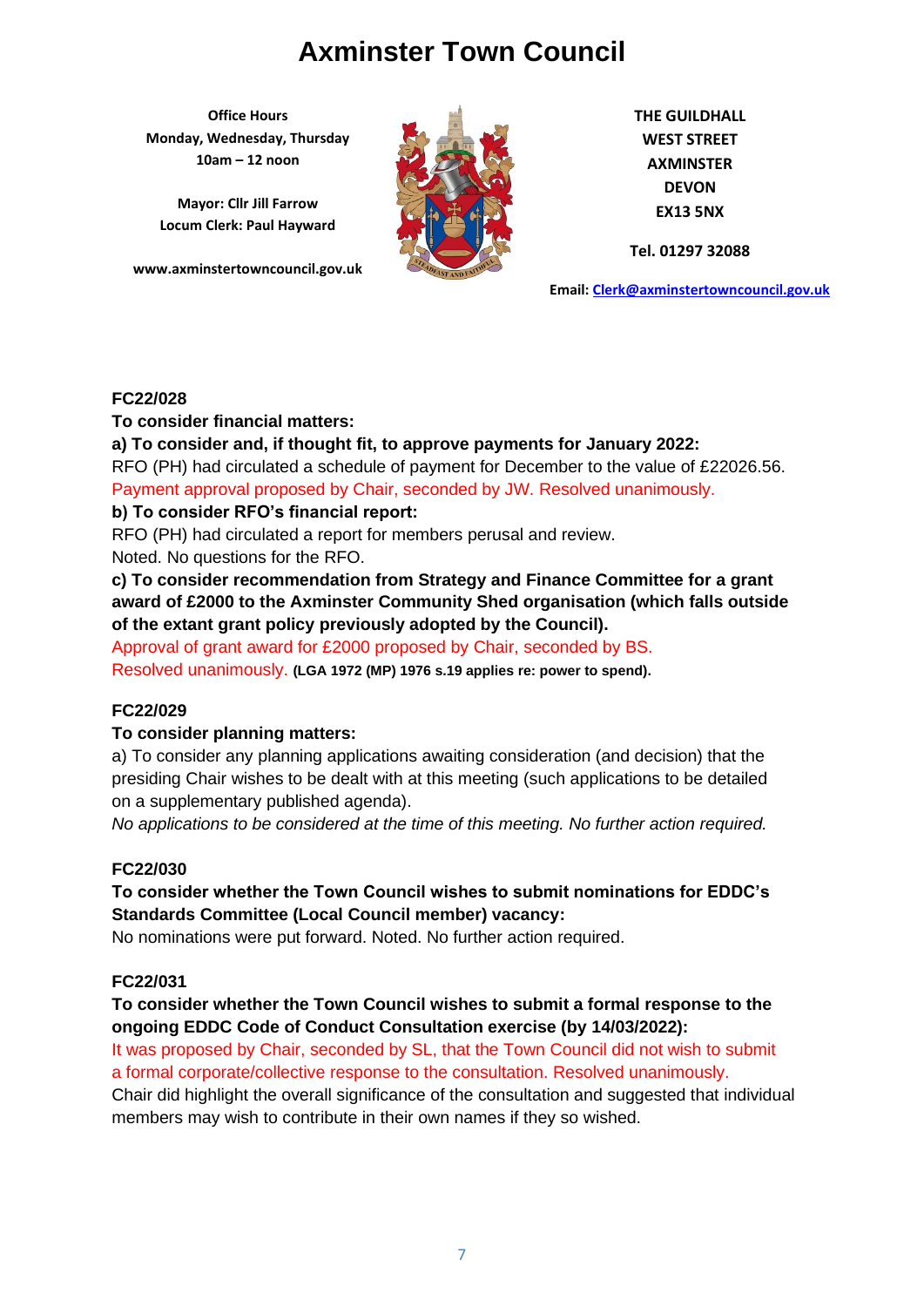**Office Hours Monday, Wednesday, Thursday 10am – 12 noon**

**Mayor: Cllr Jill Farrow Locum Clerk: Paul Hayward**

**www.axminstertowncouncil.gov.uk**



**THE GUILDHALL WEST STREET AXMINSTER DEVON EX13 5NX**

**Tel. 01297 32088**

**Email: [Clerk@axminstertowncouncil.gov.uk](file://///axm-svr-1/company/Templates/Clerk@axminstertowncouncil.gov.uk)**

#### **FC22/032**

To consider the meeting schedule/timetable/frequency for Town Council and<br>
and **Consider the construction Committee meetings for the forthcoming year; Chair to speak on this matter:**

Chair suggested that a wider discussion/consideration of this topic was necessary in light of the recent "benchmarking" exercise undertaken. Chair asked LTC to forward a copy of the report to all members for their perusal and review. Chair suggested that this matter be deferred for further consideration until after the recruitment of the permanent Clerk/RFO had been finalised. Agreed by all present.

Correspondence from the Chair of the Carnival Committee had been received which requested that the Council surrender one or more of their regular Monday bookings of the Guildhall to allow a fundraising "bingo" session/event to be held in its place. Chair thanked the Carnival Committee for their correspondence but explained that the business of Council must proceed in order to provide the democratic process for the residents of the town and that other nights of the week were available for that social event. However, the points made in their correspondence were noted and LTC was asked to provide MS with a list of the dates when Council was NOT meeting to see if they could provide some capacity for other events.

JW suggested that the matter could be re-considered in 2023 during the run-up to the next electoral period. Noted.

SL asked that a similar item be considered at the next Planning Committee meeting to allow members to discuss ways in which the number of planning committee meetings could be reduced without adversely affecting the Council's duty to act as a planning consultee on behalf of the town. Noted.

Finally, it was proposed by Chair, seconded by BS, that Council should not ordinarily meet in August each year (to provide a break to members and staff). Extraordinary meetings can be convened to deal with any business considered as urgent that cannot be held over until September. Resolved unanimously. LTC: Please note.

### **FC22/033**

**To receive, and discuss, report on potential future engagement/liaison with Axminster Chamber of Commerce (and Totally Locally Axminster group):**

In the absence of SH who represented the Council on this external body, Chair proposed that this agenda item be deferred for consideration at a later date. Agreed.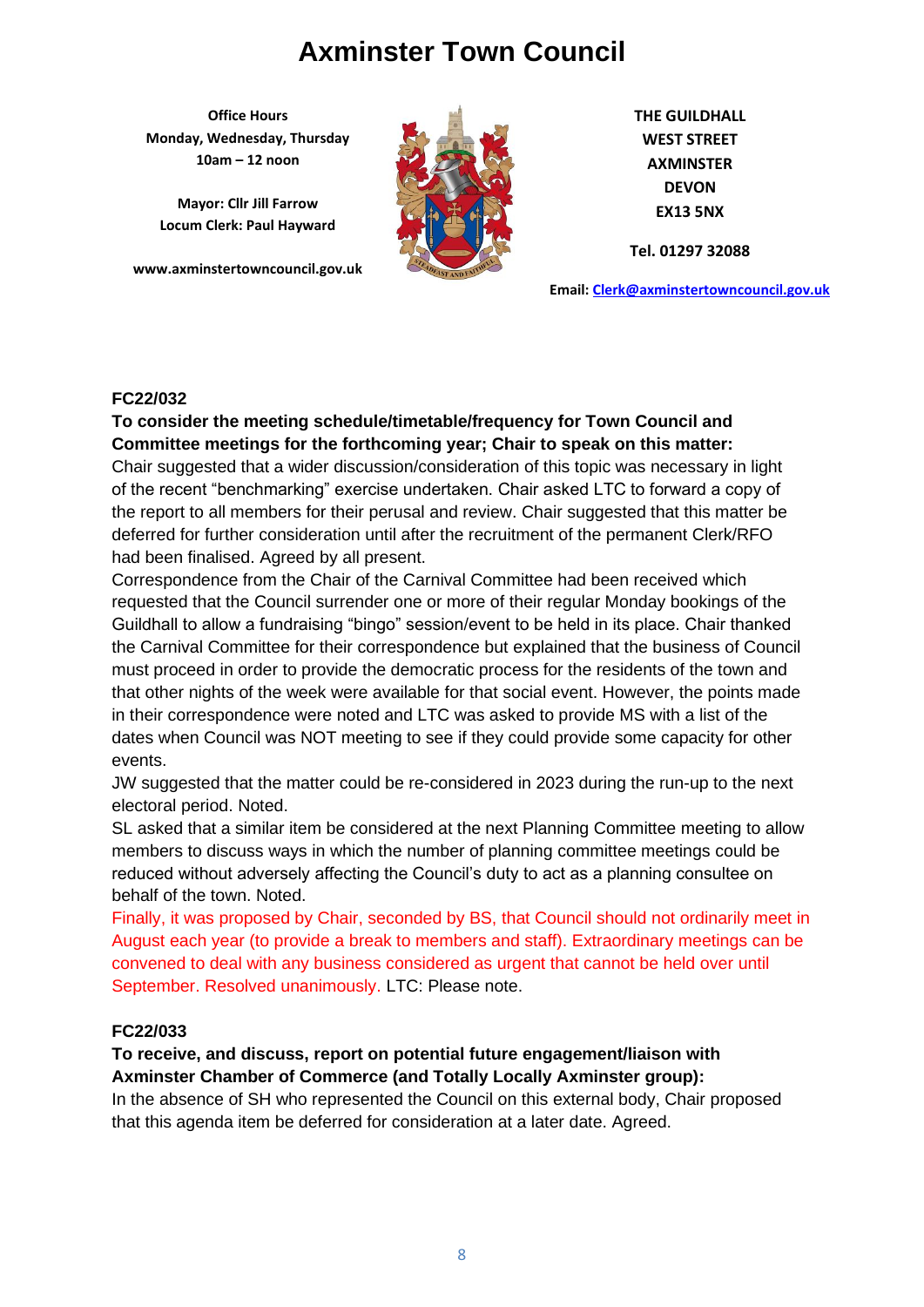**Office Hours Monday, Wednesday, Thursday 10am – 12 noon**

**Mayor: Cllr Jill Farrow Locum Clerk: Paul Hayward**

**www.axminstertowncouncil.gov.uk**



**THE GUILDHALL WEST STREET AXMINSTER DEVON EX13 5NX**

**Tel. 01297 32088**

**Email: [Clerk@axminstertowncouncil.gov.uk](file://///axm-svr-1/company/Templates/Clerk@axminstertowncouncil.gov.uk)**

### **FC22/034**

### **To consider, and agree upon, date for the Annual Parish Meeting and to consider invitations for guest speakers at that event:**

**TEL: 01297 32088** It was proposed by Chair, seconded by BS, that the date of the Axminster Annual Parish Meeting be set for Monday 4<sup>th</sup> April 2022 at 7pm in the Guildhall Main Room. Resolved unanimously.

Chair suggested that the main theme of the event be "Axminster's Community Spirit" and that, as such, representatives from as many community groups as possible should be invited to come and use the meeting as a public platform to speak about what their group does, how it benefits the town and how residents can get involved. This suggestion met with member's overwhelming support.

LTC: Please note and action accordingly.

### **FC22/035**

### **To consider any matters of urgency for noting/Chair's announcements:**

Chair highlighted that the 2022 Great British Spring Clean was shortly due to happen (25 March – 10 April) and that the Council was keen to promote the event as part and parcel of the community efforts to address littering, plastic waste and overall town appearance.

### **FC22/036**

**To note the date of the next FULL meeting of the Town Council; 14th March 2022.** Noted.

*Vice-Chair proposed that under the provisions of the Public Bodies (Admission to Meetings) Act 1960, (as amended by the Local Government Act 1972 the public, (including the press) be excluded from the meeting as publicity would be prejudicial to the public interest by reason of the confidential nature of the business to be transacted.*

All members of the public were thanked for their attendance and participation by the Chair and the meeting moved into closed session (Part Two). Recording of meeting was stopped to ensure a full Part One recording was available. The Part Two session was also recorded.

**See next page for Part Two Minutes.**